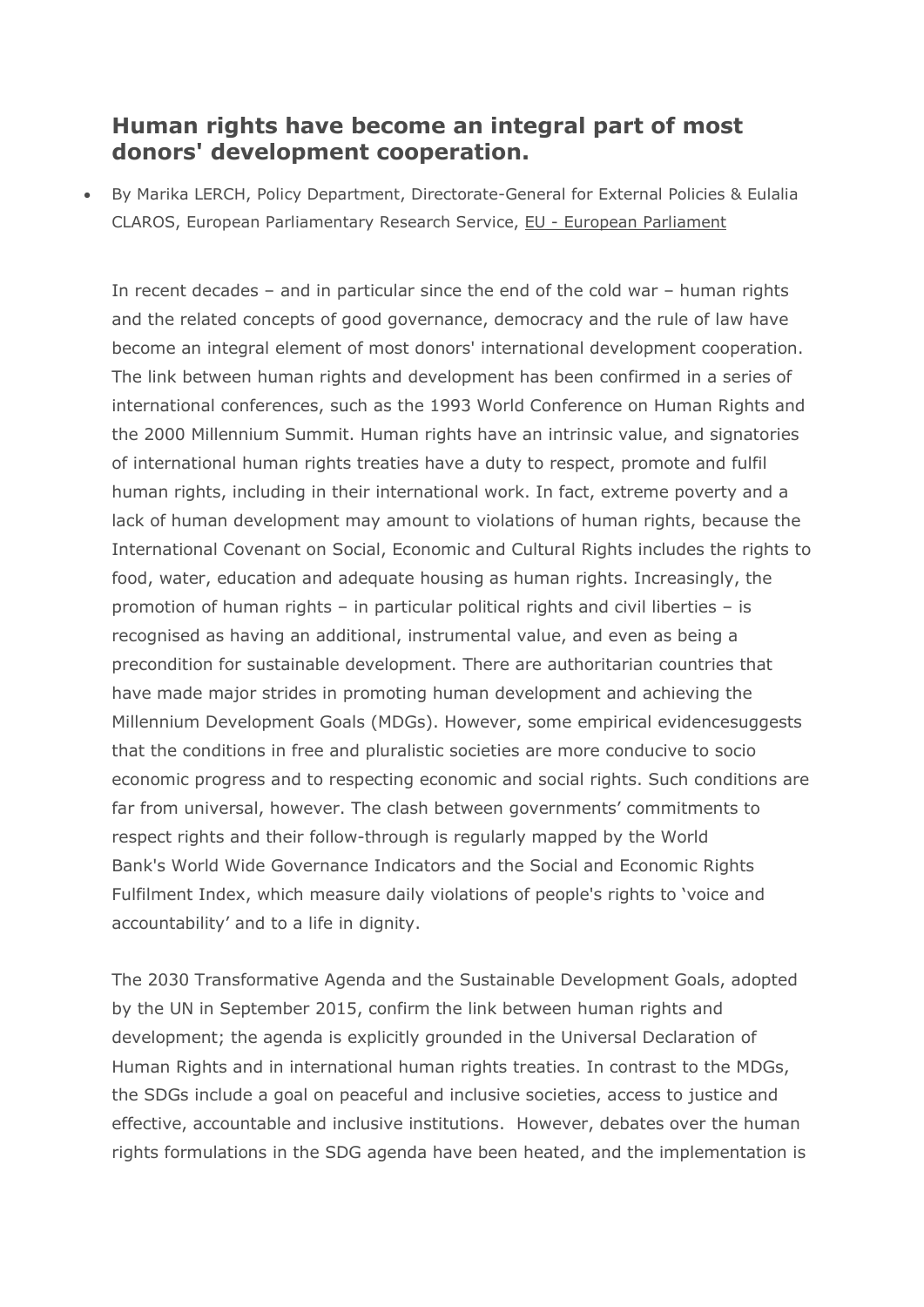likely to reveal fault lines between different countries' conceptions of human rights and between democratic and authoritarian UN Members.

At the EU level, integrating human rights into all external policies, including development cooperation, is a requirement of the Lisbon Treaty. Since the early 1990s, policies have become more systematic and refined. The 2006 [European](http://eur-lex.europa.eu/LexUriServ/LexUriServ.do?uri=OJ%3AC%3A2006%3A046%3A0001%3A0019%3AEN%3APDF) Consensus on [Development](http://eur-lex.europa.eu/LexUriServ/LexUriServ.do?uri=OJ%3AC%3A2006%3A046%3A0001%3A0019%3AEN%3APDF) recognises human rights as an intrinsic element of sustainable development, and the complementary 2011 Agenda for [Change](http://eur-lex.europa.eu/legal-content/EN/TXT/PDF/?uri=CELEX%3A52011DC0637&qid=1412922281378&from=EN) makes human rights, governance and related concepts one of the two major pillars of EU development cooperation. The 2012Strategic [Framework](http://www.consilium.europa.eu/uedocs/cms_data/docs/pressdata/EN/foraff/131181.pdf) on Human Rights and [Democracy](http://www.consilium.europa.eu/uedocs/cms_data/docs/pressdata/EN/foraff/131181.pdf) and the new Action Plan, [adopted](http://data.consilium.europa.eu/doc/document/ST-10897-2015-INIT/en/pdf) in 2015, have reaffirmed the EU's commitment to mainstreaming human rights across all policies and include a pledge to intensify efforts to promote social and economic rights. In the field of development, the EU's [approaches](http://www.fp7-frame.eu/wp-content/materiale/reports/07-Deliverable-9.1.pdf) can be classified into three main categories. Firstly, the EU has developed a comprehensive and increasingly diversified system of human rights conditionality, with human rights clauses in international agreements, good governance incentives and human rights progress requirements for budget support. Under the Generalised System of Preferences, special trade incentives for the poorest countries have been designed to reward the implementation of core labour rights and environmental conventions; preferences can also be withdrawn in case of serious violations of human rights. The EU's conditionality has traditionally been applied in a positive and dynamic manner. Yet the EU has also been criticised for a lack of coherence in its sanction decisions.

Secondly, development assistance is used to directly support projects and programmes promoting human rights, democracy and good governance. The EU institutions invested USD 1.504 billion in governance and civil society in 2013, representing 9 % of official sector-allocable aid. If the EU adheres to its 'Agenda for Change', this proportion may grow during the 2014-2020 programming period. The 2014-2020 [Development](http://eur-lex.europa.eu/legal-content/EN/TXT/HTML/?uri=CELEX:32014R0233&from=EN) Cooperation Instrument (DCI) even includes a benchmark: 15 % of all geographic funding is to be spent on human rights, democracy and good governance.

The third – and perhaps the most important – angle is the EU's effort to mainstream human rights as a cross-cutting element in all development actions. This has been reinforced by the EU's commitment to apply a [rights-based](http://www.consilium.europa.eu/uedocs/cms_data/docs/pressdata/en/foraff/142682.pdf) approach to [development.](http://www.consilium.europa.eu/uedocs/cms_data/docs/pressdata/en/foraff/142682.pdf) Based on the principles of universality, the indivisibility of human rights, inclusion and participation in decision-making processes, non-discrimination, equality and equity, accountability and transparency, this approach means turning away from 'service delivery' and towards a model that empowers active citizens who